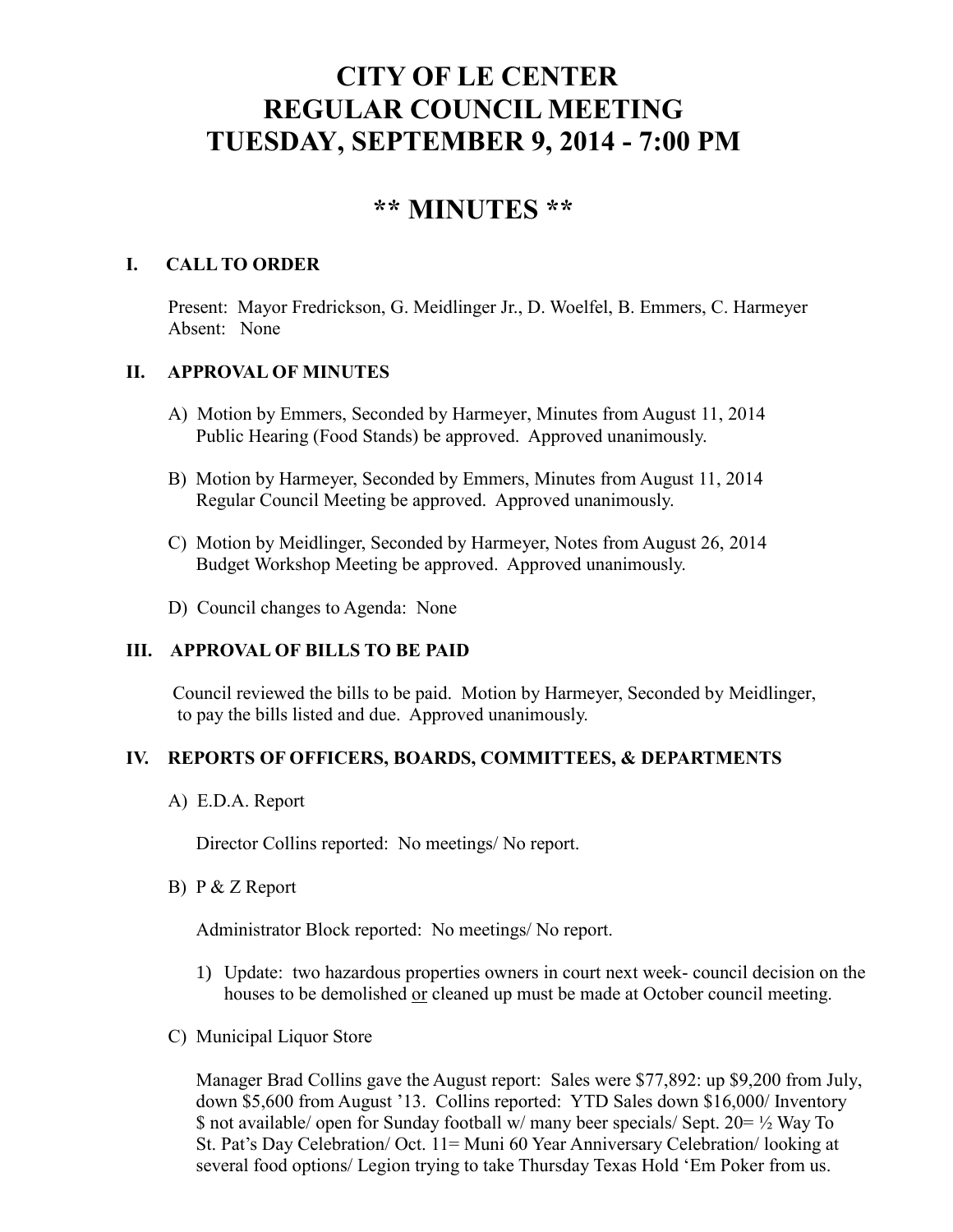D) Police Department

Police Chief Pfarr reported on the police activities for month of August: 125 calls @ 2,876 miles patrolled/ total calls up 7%, total miles down 4%. Pfarr also reported: Squad car is finally back on line/ Sept. will be firearms qualifications/ he will attend the BCA Conference in St. Cloud.

- 1) Motion by Emmers, Seconded by Harmeyer, to purchase the LEGT field reporting system the county is switching to/ pay large chunk out of 2014 budget and remainder out of the 2015 budget if needed. Approved unanimously.
- E) Water, Sewer, Streets, Parks

Public Works Supt. Curt Roemhildt reported:

- Streets- completed painting school drop-off lane/ completed all blacktopping around town/ sealcoating is completed; Pearson will sweep up loose gravel yet. Casey's (Cordova Ave.) to be blacktopped next week.
- Water- hydrant flushing is now on-going.
- F) Bolton & Menk Engineering

 Engineer Joel Hawbaker reported: T-Mobile plan has been approved by BMI for antenna work to be done on the water tower. Sealcoating of 2006 Street Project streets is done and came in \$1,100.00 under quoted price.

- G) Fair Association- Fair rep Nancy Stauff reported: best county fair ever with no rain/ crowds on Thursday & Friday were tremendous/ demo derby with monster truck was awesome/ car show was only ok; hoping for more cars next year/ thanks to Emergency Management for their car bag demonstrations/ one Scott County picnic table and the sound system at the horse corral were stolen during the fair/ issues with too many unauthorized golf carts & four-wheelers speeding around the grounds. Council added that any golf carts and four-wheelers require a city permit; that should help next year. Ms. Stauff thanked the council and city staff for all their help during the fair.
- H) Pool- Manager Dorothy Dinwiddie gave the August report; and Season report on season ticket & lesson numbers/ looked at End of Year report showing loss of approx. \$30,000. Dinwiddie expects 98% of staff to return next year/ reviewed some of the infrastructure problems with the pool that may need to be fixed: floors, drain, building/ applying to Community Club for money for umbrellas next year/ CIP committee hopes to add some money into the 2015 budget for pool.

#### **V. PUBLIC FORUM**

There were no comments, questions, or statements from the general public.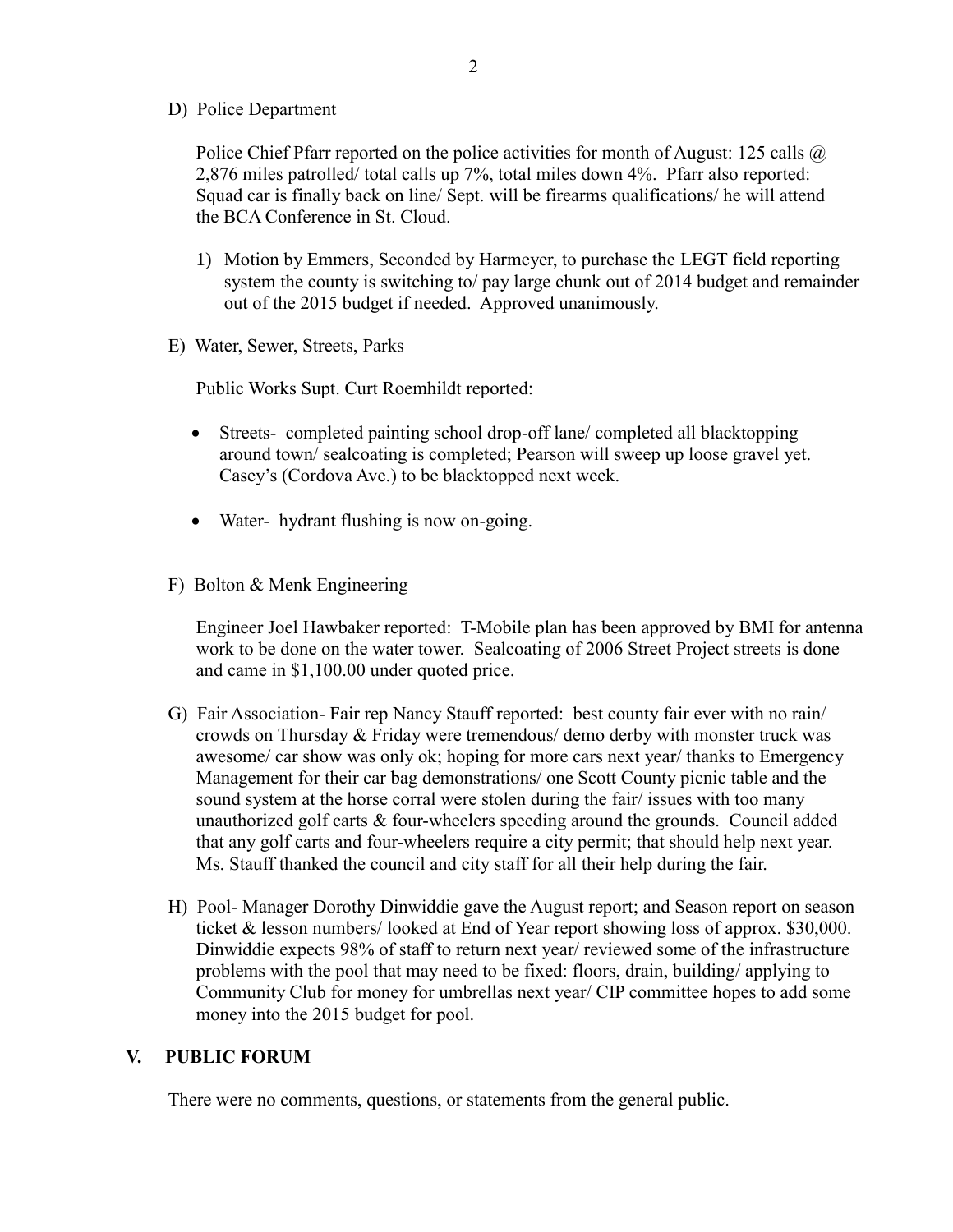# **VI. OLD BUSINESS**

- A) Todd Hagen from Ehlers Financial presented his proposal to refund the 2006 Street Project Bonds (2006A). Mr. Hagen explained a non-rated vs. rated refunding; and would city consider switching over to Standard & Poors (from Moody's) for a new credit rating? Interest savings on this refunding would be approx. \$311,000 to \$332,000 over 13 years. Motion by Meidlinger, Seconded by Harmeyer, to adopt Resolution No. 2014E, thereby approving the refunding and go thru S & P for new credit rating. Approved unanimously.
- B) Pete Plut of Investment Centers of America presented his proposal for Deferred Comp. for employees: explanation of a 457 Plan/ no cost to the city/ no matching contribution by the city/ no filing of Form 5500/ all fees to the Investor are paid by the employee. Motion by Harmeyer, Seconded by Woelfel, to approve Deferred Comp. benefit for city employees who wish to invest their own money. Approved unanimously.
- C) Administrator Collins updated council on the FEMA disaster relief program being offered for public damages from the June rains. He submitted paperwork for approx. \$9,922.09.

## **VII. NEW BUSINESS**

#### *\*\* Allowed for any public comment on the 2015 Budget & Levy – NONE \*\**

- A) Administrator Collins explained the preliminary 2015 maximum budget and levy; and how it had changed from the August 26 Budget Workshop Meeting. Council also wished to add in the \$16,616.00 T.A.C. interest payable in April 2015. Motion by Harmeyer, Seconded by Emmers, to adopt resolution, thereby approving maximum preliminary tax levy of \$1,080,732.00. (+ 3.37% increase) Approved unanimously.
- B) Administrator Collins asked council to approve the maximum preliminary total budget of \$3,430,153.00. Motion by Harmeyer, Seconded by Woelfel, to adopt resolution, thereby approving maximum preliminary total budget of \$3,430,153.00. Approved unanimously.
- C) Mayor Fredrickson announced the final budget & levy "Public Comment Meeting" for Tuesday, December 9, 2014 at 7:00 pm at city hall.
- D) Administrator Collins announced the time, place, phone, address, & whom to contact for comments on the 2015 budget & levy: Chris L. Collins, Administrator  $\omega$ , 357-4450 or mail to: 10 West Tyrone Street, Le Center MN between 8 AM and 4:30 PM @ M—F.

#### **VIII. ADMINISTRATION & MISC.**

- A) Mayor Fredrickson noted the next Le Sueur County Officials Meeting would be held on Thursday, Sept. 25 in Le Sueur at 6:30 PM.
- B) Discussion on letter from Councilman Meidlinger to Administrator Collins: Collins wished to explain his position that in no way, as the election administrator for the city, does he have any authority to deny a packet to file for city office to any member of the public that requests one; that there would be no surer way for the city to be sued; that he does not determine city residency; and that his job performance should not be called into question for following correct procedure.